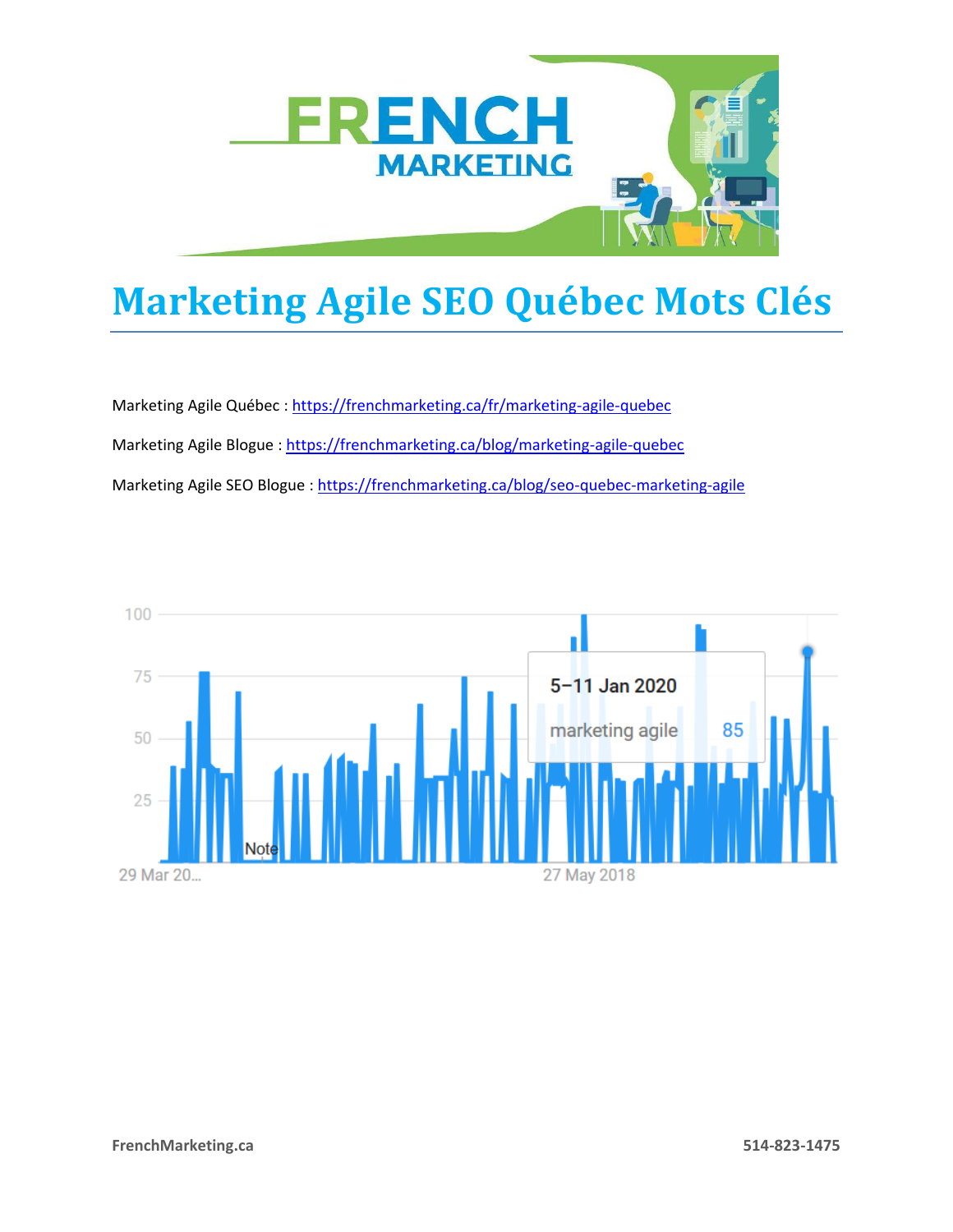

## 42 Mots Clés SEO Marketing Agile au Québec, 15 090 recherches par mois :

| Mots Clés Marketing Agile              | Rech.         | Comp.        | <b>CPC</b><br>\$ |
|----------------------------------------|---------------|--------------|------------------|
| agile                                  | 10,000 Faible |              | 6.64<br>\$       |
| agile scrum                            |               | 1,000 Faible | 6.87<br>\$       |
| marketing automation                   | 1,000 Élevé   |              | 22.04<br>\$      |
| agile management                       |               | 100 Faible   | 8.53<br>\$       |
| agile project                          |               | 100 Moyen    | 7.18             |
| digital marketing automation           | 100           | Inconnu      | \$               |
| digital marketing manager              |               | 100 Faible   | 7.79<br>\$       |
| marketing business plan                |               | 100 Élevé    | 14.19<br>\$      |
| marketing agile                        |               | 100 Faible   | 14.28<br>\$      |
| learn marketing                        |               | 100 Élevé    | 11.89            |
| crm marketing digital                  |               | 100 Élevé    |                  |
| agile dev                              |               | 100 Faible   |                  |
| marketing transformation               | 100           | Inconnu      |                  |
| crm digital marketing                  | 100           | Inconnu      | \$               |
| google digital marketing certification |               | 100 Moyen    | 32.55<br>\$      |
| marketing plan structure               |               | 100 Faible   | 35.13            |
| agile team                             |               | 100 Faible   | \$               |
| certification marketing digital        |               | 100 Élevé    | 17.52            |
| le marketing automation                |               | 100 Élevé    |                  |
| management agile pdf                   |               | 100 Élevé    |                  |
| ppt marketing digital                  |               | 100 Élevé    |                  |
|                                        |               |              | \$               |
| crm marketing                          | 100           | Moyen        | 41.01            |
| international marketing course         |               | 100 Inconnu  |                  |